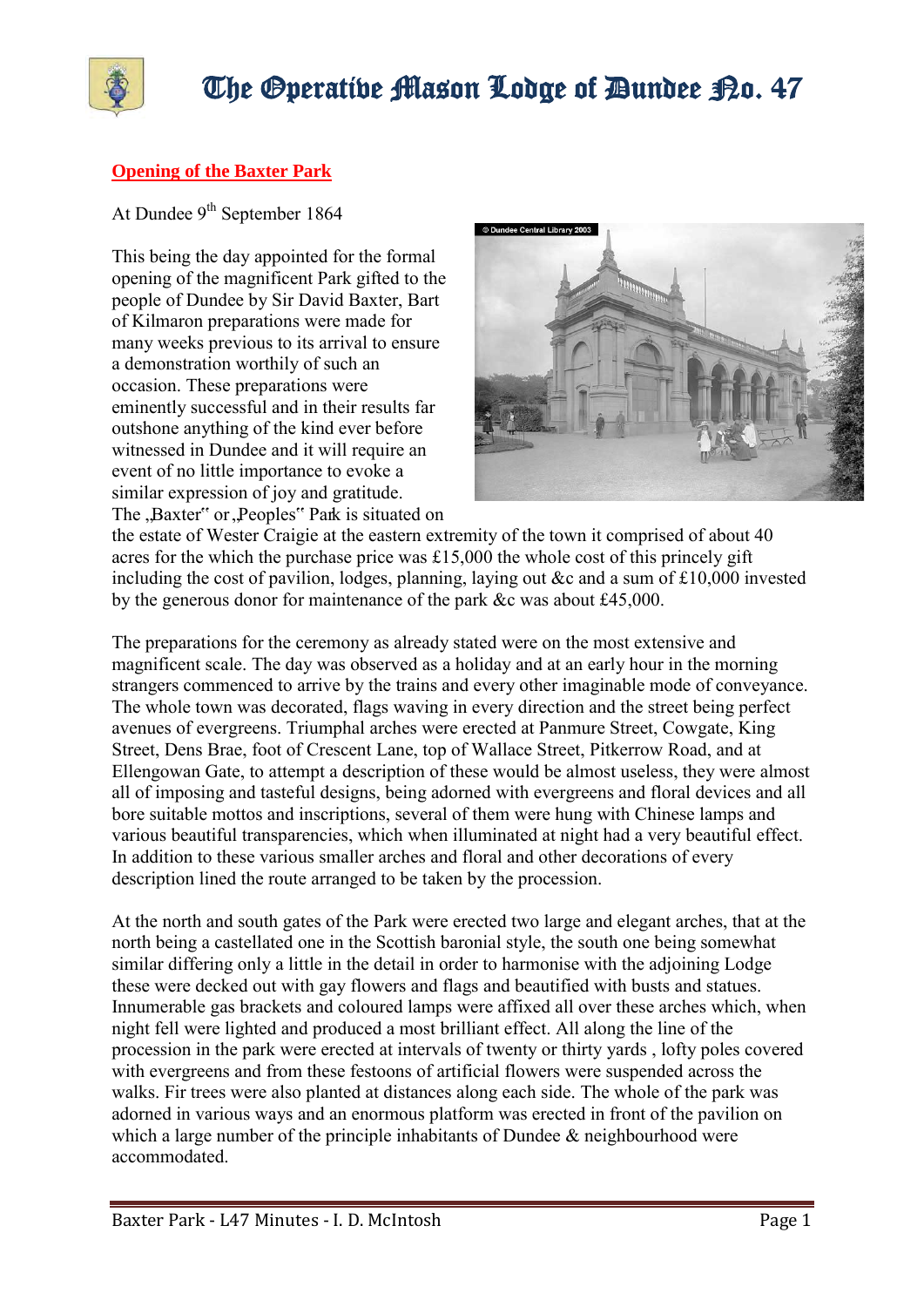

The procession was arranged to meet , for the purpose of being marshalled, in the Barrack Park, where various excellent arrangements had been made to facilitate matters. Most of the bodies previous to proceeding there, lunched together, the Freemasons meeting in the Exchange Rooms, Castle Street, R.W.M. Geekie of No. 47 occupied the chair and gave a number of appropriate toasts, having been joined there by many brethren from distances, the Lodge to the number of five hundred brethren proceeded to the Barrack Park. The procession having been marshalled by Mr William Small and assistants left the Barrack Park at 2.15 p.m. in the following order.

Forfar & Kincardine Militia Artillery Band Seamen of the Royal Naval Reserve Members of Seamen Fraternity& Masters & seaman of vessels presently in the harbour Broughty Ferry Artillery Band Dundee and Broughty Ferry Artillery Volunteers Dundee Rifle Volunteer Band Dundee Rifle Volunteer Battalion & Highland Company Band & Pipers of the Aberdeen Rifle Volunteers Carriage containing The Earl of Dalhousie, Earl of Camperdown and Earl Russell (Secy of State for Foreign Affairs) Carriage containing Provost Parker and the Town Clerks, the trustees invested with the management of the park, The Town Council & members of the Guildry Incorp. The Nine Trades of Dundee The Three Incorporated Trades of Dundee The Chamber of Commerce The School Teachers **Citizens** Post Office Officials Anstruther Rifle Volunteer Band Masonic Lodges

| No 3 Scone and Perth                | <b>Br</b> Thomas Duncan     |
|-------------------------------------|-----------------------------|
| No 8 Journeymen, Edinburgh          | <b>Br James Smith</b>       |
| No. 15 Kilwinning, Montrose         | Br James Stobbie (acting)   |
| No. 19 St John's, Cupar, Fife       | Br J.C. Orr                 |
| No 25, St Andrew's, St Andrew's     | Br Jas Paterson (acting)    |
| No. 47, Operative, Dundee           | Br John Geekie, Jun         |
| No 49 Ancient                       | <b>Br James Fyffe</b>       |
| No. 66 St Ninian's, Brechin         | <b>Br C Hampton</b>         |
| No78 St David's, Dundee             | Br John Hutton (Dep Master) |
| No 106 Lindores, Newburgh           | Br J. Lawrie                |
| No 121 Auchtermuchty                | <b>Br John Muckersie</b>    |
| No 158, Thistle Operative, Dundee   | Br Adam Dow                 |
| No. 225, Forfar & Kncardine, Dundee | <b>Br James Robertson</b>   |
| No 254, Caledonian, Dundee          | <b>Br William Newton</b>    |
| No. 317, Camperdown, Dundee         | Br J.D. Wears               |

Crispin Lodges No 2, Montrose Lodge No 6, Perth Lodge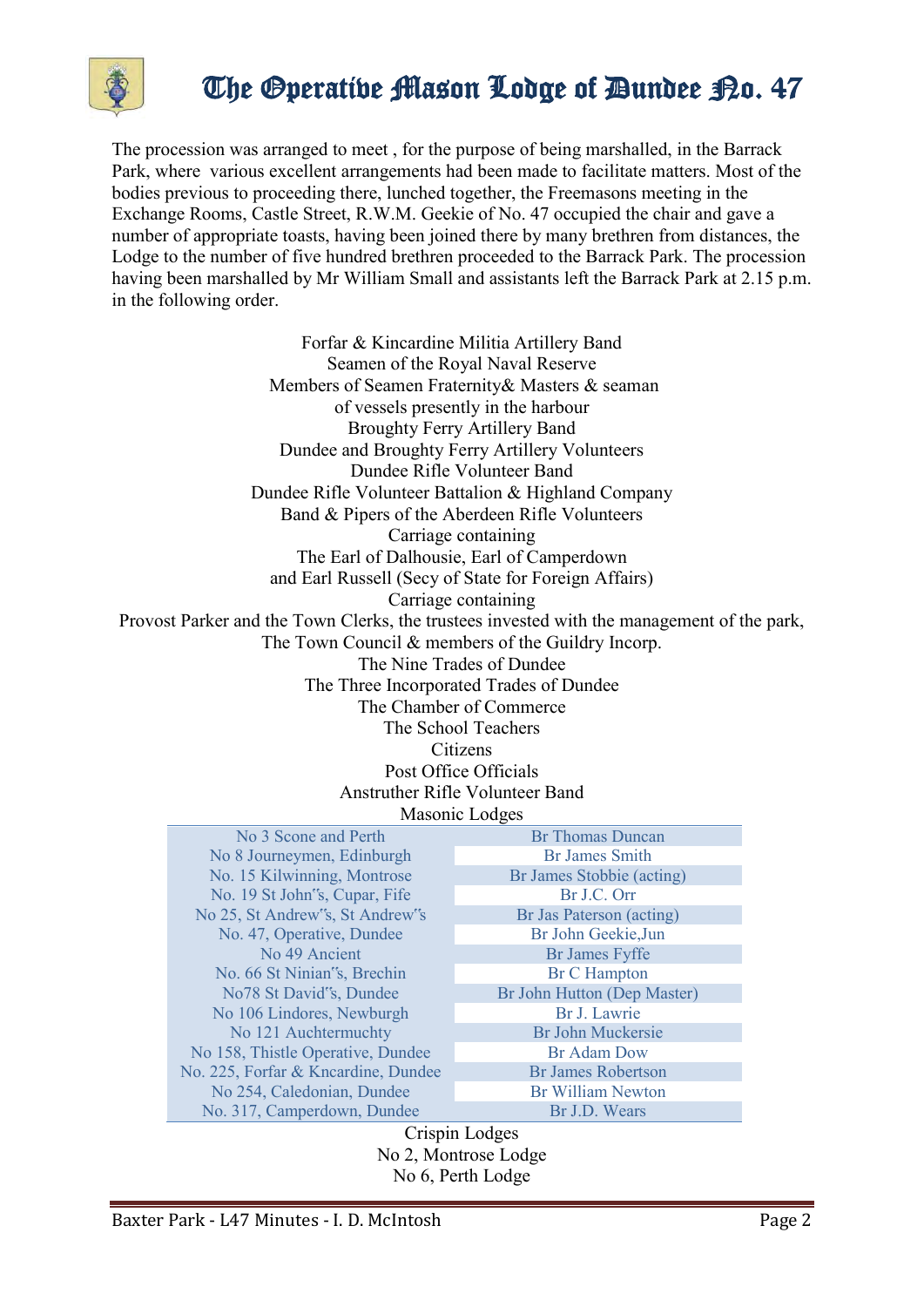

No. 10, Dundee Lodge Bonhill Volunteer Band Dumbarton Workers at Dens Works (Baxter Bros & Coy) wearing white rosettes Hilltown Band Workers at Constable Works, crimson and white rosettes Arbroath Volunteer Band Workers at Bowbridge Works, Blue rosettes with gold centre St Andrew"s City Band Workers at Mr O.G. Miller"s Mills, crimson rosettes Strathmore Band The moulders with white  $\&$  blue aprons  $\&$  blue and crimson rosettes The Thistle Band The Foundrymen,  $1<sup>st</sup>$  detachment The Dundee Band The Foundrymen 2<sup>nd</sup> detachment, blue and white rosettes The Shipwrights, pink and white rosettes Three Pipers The Shore Porters Workers at Rosebank Factory, white ribbons in button holes Flute Band The Calanderers, pink and blue rosettes Lochee Band Lochee Union Weavers Lodge, crimson & white aprons and rosettes Auchtermuchty Band Operative Bakers with white aprons, red nightcaps & green and white ribbons The Tanners, brown aprons & blue rosettes The Curriers, blue aprons & blue rosettes The Closers, buff aprons trimmed with red The Corkcutters The Freegardeners in costume Workers at Heathfield Works and Law Mill, blue rosettes Workers at Belmont Factory, red, white & blue ribbons The Painters, white rosettes

An ornamental van containing a lithographic press kept constantly at work throwing off cards commemorative of the opening of the Park, these were distributed among the crowd. The number of persons composing the procession was estimated at 7500. The Seamen and Volunteers marched four and the other bodies six abreast. Leaving the Barrack Park the procession the procession proceeded by Somerville Place, Constitution Road, Ward Road, North and South Tay Street, Nethergate, Reform Street, Panmure Street, Cowgate, King Street, Princes Street, and Albert Street to the North Gate of the Park. Having arrived there the Seamen and Volunteers halted, opened out, faced inwards, and presented arms to the Lord Lieutenant, whose carriage passed through the ranks, as also did the Trustees of the Park, the Town Council and the Guildry. The North Gate, which before was shut was opened by Sir David Baxter at twenty minutes to four o" clock and the carriage containing the Lord Lieutenant, Earl Russell and the Earl of Camperdown was driven into the front of a small covered platform, where their Lordships alighted, and after saluting Sir David took up their positions alongside him to witness the passing of the procession. The whole body then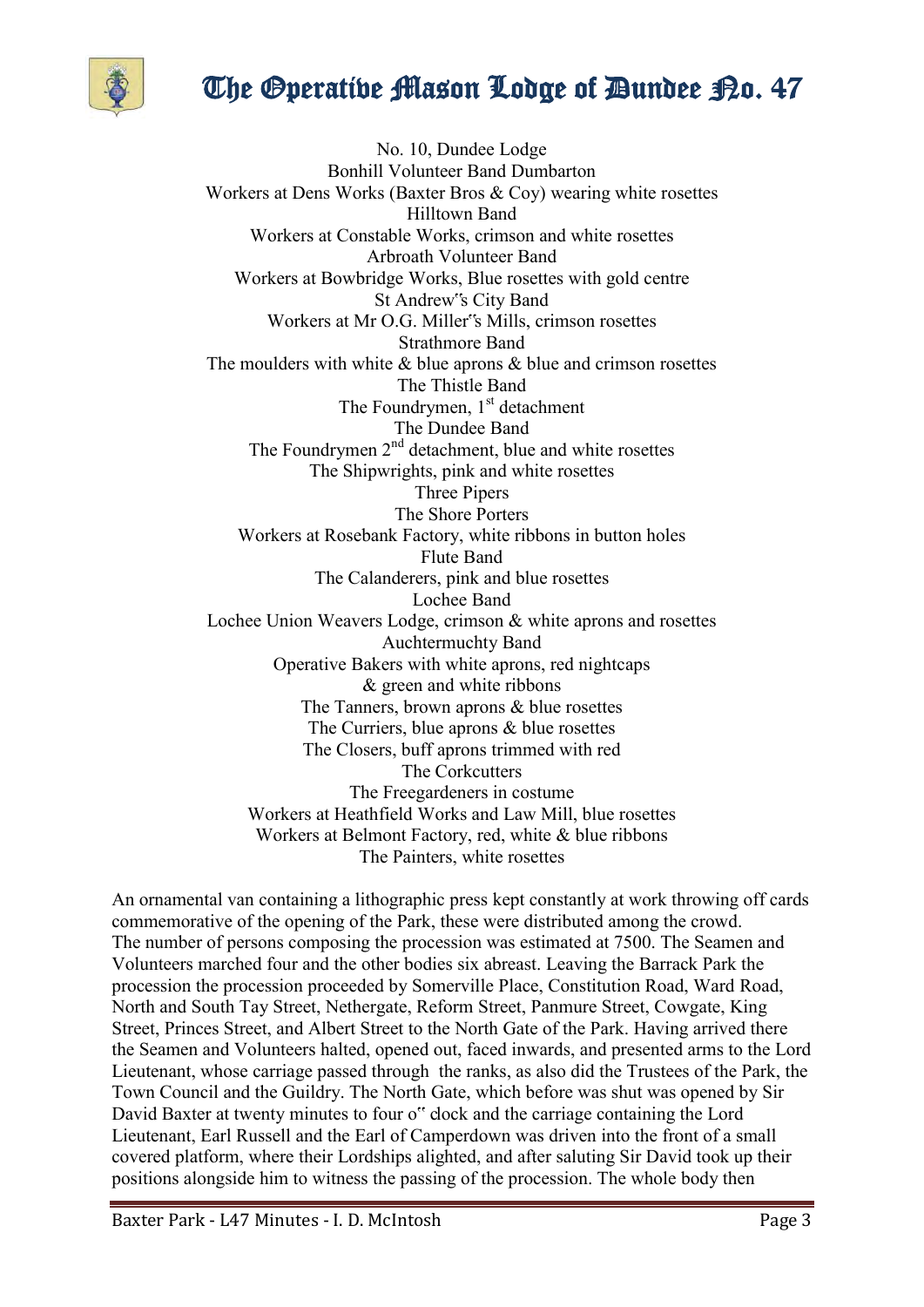

advanced by the east walk, passing down to the South End of the Park, where it crossed to the west, and marched up to the south side of the grand platform in front of the pavilion and then separated. Along the whole line of the route ever imaginable spot from which a suitable view of the proceedings could be had was occupied. Platforms, some for private and some for public benefit – and erections were put up at every convenient space and windows and balconies were crowded with eager onlookers.

The Earl of Dalhousie, Earl Russell, the Earl of Camperdown and the other distinguished visitors who accompanied Sir David having taken their places on the front part of the platform. A Doxology was sung to the tune of "Old Hundred" and the Rev Mr Lang offered up a prayer.

Sir David Baxter then addressed the assemblage and concluded by handing the keys and title deeds of the Park to the Earl of Dalhousie as representing the trustees. This was followed by enthusiastic cheering for Sir David and his sisters Misses Eleanor, & Mary Ann Baxter who were associated with him in the gift.

The Earl of Dalhousie then replied on behalf of the Trustees, Mr John Leng, Treasurer and convenor of the committee of subscribers to the handsome marble statue of Sir David Baxter, which had been placed in the pavilion at a cost of £1100, subscribed by 17 subscribers, then read an address to Sir David. Sir David having replied.



Mr W Thoms addressed Mr Steel the sculptor of the statue and Mr Steel having replied Sir David Baxter called for three hearty cheers for our "beloved Queen, wishing her long life and happiness", these were heartily given.

The Earl of Dalhousie proposed "Long life, health and happiness to Sir David Baxter, and the Misses Baxter, which was enthusiastically responded to.

Sir David Baxter proposed "long life, health and happiness to the Earl of Dalhousie and the trustees" which was also well received.

The Earl of Camperdown called in a short speech, for three cheers, for Earl Russell, which was warmly given, and the noble Earl in an excellent speech returned thanks. The platform proceedings then terminated. During these, salutes were fired at Broughty Castle, Newport and from a battery of new brass guns placed in the Park for the occasion, and the bands played appropriate tunes.

The after part of the day was spent by the crowds who had congregated in the Park in the happiest manner. A number of balloons were let off during the afternoon. It had been arranged that Mr Coxwell the celebrated aeronaut should ascend in his mammoth balloon, unfortunately a strong westerly wind prevailed, which increased to a gale in the evening, a pilot balloon having been sent up, it was at once carried in an easterly direction and was soon above the German Ocean, which proved that it would be madness in Mr Coxwell to attempt the ascent which accordingly did not take place.